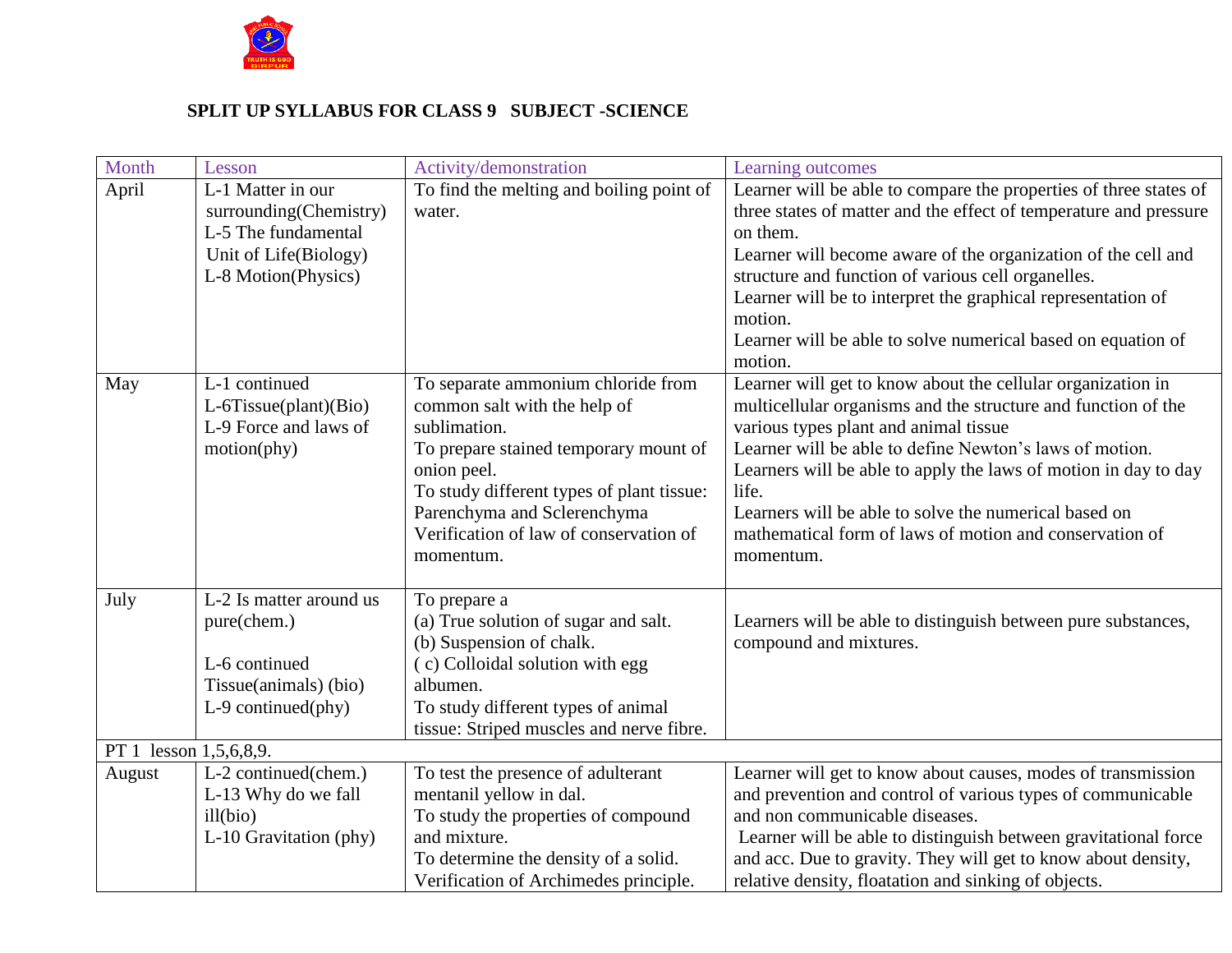| September                    | L-3 Atoms and<br>molecules.(chem)<br>L-13 continued (bio)<br>$L-10$ continued (phy)                     | Verification of Law of conservation of<br>mass.                                                                                                                                                                                                                                                                                                                                                                                                              | Learners will be able to distinguish between atom, molecules<br>and compounds.                                                                                                                                                                                                                                           |
|------------------------------|---------------------------------------------------------------------------------------------------------|--------------------------------------------------------------------------------------------------------------------------------------------------------------------------------------------------------------------------------------------------------------------------------------------------------------------------------------------------------------------------------------------------------------------------------------------------------------|--------------------------------------------------------------------------------------------------------------------------------------------------------------------------------------------------------------------------------------------------------------------------------------------------------------------------|
|                              | MID TERM-Lesson 1,2,5,6,8,9,10.                                                                         |                                                                                                                                                                                                                                                                                                                                                                                                                                                              |                                                                                                                                                                                                                                                                                                                          |
| October                      | L-3 continued (chem.)<br>L-15 Improvement in<br>food resources(bio)<br>L-11 Work and<br>Energy(phy)     |                                                                                                                                                                                                                                                                                                                                                                                                                                                              | Learner will get to know about various agricultural and animal<br>husbandry management practices for improving food<br>production.<br>Learners will be aware of the concept of work, power and<br>energy and would be able to calculate them using formulae.                                                             |
| November                     | $\overline{L}$ -4 Structure of<br>atom(chem)<br>L-14 Natural<br>resources(bio)<br>$L-11$ continued(phy) |                                                                                                                                                                                                                                                                                                                                                                                                                                                              | Learner will be aware of how to use natural resources in a<br>sustainable manner.<br>Learner will appreciate classification for simplifying study of<br>elements.<br>Learner will be able to explain structure of human eye and its<br>working. They will be aware of various defects of vision and<br>their correction. |
| December<br>PT 3 in December | L-7Diversity(bio)<br>$L-12$ Sound(phy)                                                                  | To study the characteristic of<br>Spirogyra/Agaricus, Moss/ferns, pinus<br>and angiospermic plants.<br>To observe specimen of<br>earthworm, cockroach, fish and bird and<br>record<br>(i) one specific feature of its phylum.<br>(ii) one adaptive feature with reference<br>to its habitat.<br>To draw the picture of<br>earthworm, cockroach, bonyfishand bird.<br>For each record:<br>(a) One specific feature of the phylum<br>(b) One adaptive feature. | Learners will get to know about the biodiversity of our planet<br>and taxonomical classification of these organisms.<br>Learners will be able to define sound as a wave and its various<br>characteristics, concept of echoes and be able to explain the<br>various parts of human ear and it's working.                 |
|                              | <b>ANNUAL EXAM</b> in March                                                                             |                                                                                                                                                                                                                                                                                                                                                                                                                                                              |                                                                                                                                                                                                                                                                                                                          |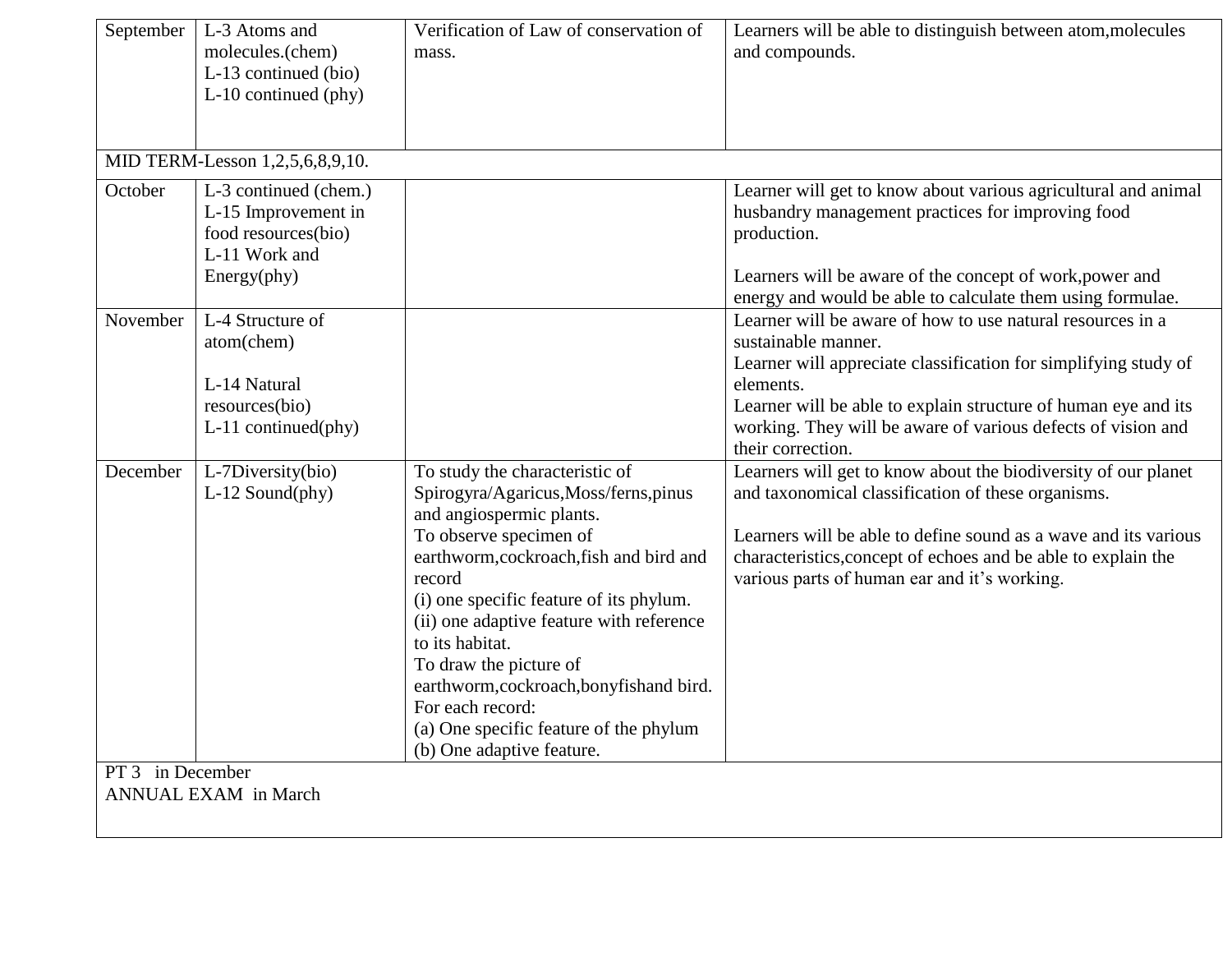| <b>Month</b>         | <b>Chapter Name/No</b>                                                   | <b>Subject Enrichment</b>                                                                         | <b>Learning Out come</b>                                                                                                                          | <b>Month end test</b>                         |
|----------------------|--------------------------------------------------------------------------|---------------------------------------------------------------------------------------------------|---------------------------------------------------------------------------------------------------------------------------------------------------|-----------------------------------------------|
| <b>&amp;Assessme</b> |                                                                          | <b>Activities</b>                                                                                 |                                                                                                                                                   |                                               |
| nt                   |                                                                          | (Lab Activity/Map<br><b>Activity/Workbook)</b>                                                    |                                                                                                                                                   |                                               |
| <b>April</b>         | History<br>1. French Revolution                                          | Personalities , map & Flowchart                                                                   | The importance of Democracy and                                                                                                                   | History<br>1. French Revolution               |
|                      |                                                                          | Activity(pg12 $& 13$ )                                                                            | individual right.                                                                                                                                 | Economics                                     |
|                      | Geography<br>1. Indian size and location<br>2 Physical features of India | Map-Physical, Activity (pg4)<br>Map-physical and Quiz<br>Project on physical features of<br>India | Recognition and implication of having<br>vast latitudinal and longitude.<br>Understanding of physiographic divisions<br>and their characteristics | 1. The story of village<br>Palampur           |
|                      | Economics<br>1. The story of village<br>Palampur                         | Quiz and Flowchart<br>Activity(pg7)                                                               | The disparity in the distribution of<br>agricultural land.                                                                                        |                                               |
| <b>May</b>           | Political-science                                                        |                                                                                                   |                                                                                                                                                   | Geography                                     |
|                      | 1.Democracy in<br>contemporary world                                     | Flowchart Activity(pg8&9)                                                                         | Conceptual skills of defining democracy.                                                                                                          | 3. Drainage                                   |
|                      | 2. What Democracy? Why<br>Democracy                                      | <b>Group Discussion</b><br>Quiz Activity (pg13,36)                                                | Compare democratic and non-democratic<br>government.                                                                                              | Political-science                             |
|                      | Geography<br>3. Drainage                                                 | Map-Physical and Quiz<br>Project on Disaster<br>Management Activity(pg23)                         | The course of tributaries and<br>distributaries.                                                                                                  | 1.Democracy in<br>contemporary world          |
| July                 | <b>History</b><br>2. The Russian revolution<br>Economics                 | Flowchart and Quiz<br>Activity(pg33)                                                              | The importance of unity and strength.                                                                                                             | History<br>2. The Russian<br>revolution       |
|                      | 2. People as resource                                                    | Role play on how people can<br>be a resource. Activity<br>(pg20)                                  | Importance of people as resource                                                                                                                  |                                               |
| $PA-I(IX)$ (July)    |                                                                          | Political Science: Ch 1, History: Ch1, Geography: Ch 1 & 2 and Economics: Ch 1                    |                                                                                                                                                   |                                               |
| August               | Geography<br>4.Climate                                                   | Quiz, Map & Flowchart                                                                             | Influence of climate on human activities.                                                                                                         | <b>Political Science:</b><br>3.Constitutional |
|                      | <b>Political Science:</b><br>3. Constitutional Design                    | Activity (pg40)<br>Reading and explanation of<br>Preamble Activity(pg46)                          | The process of making a constitution.                                                                                                             | Design<br>4. Election                         |
|                      | <b>4. Electoral Politics</b>                                             | Quiz & Flowchart                                                                                  | Understanding of Electoral system.                                                                                                                |                                               |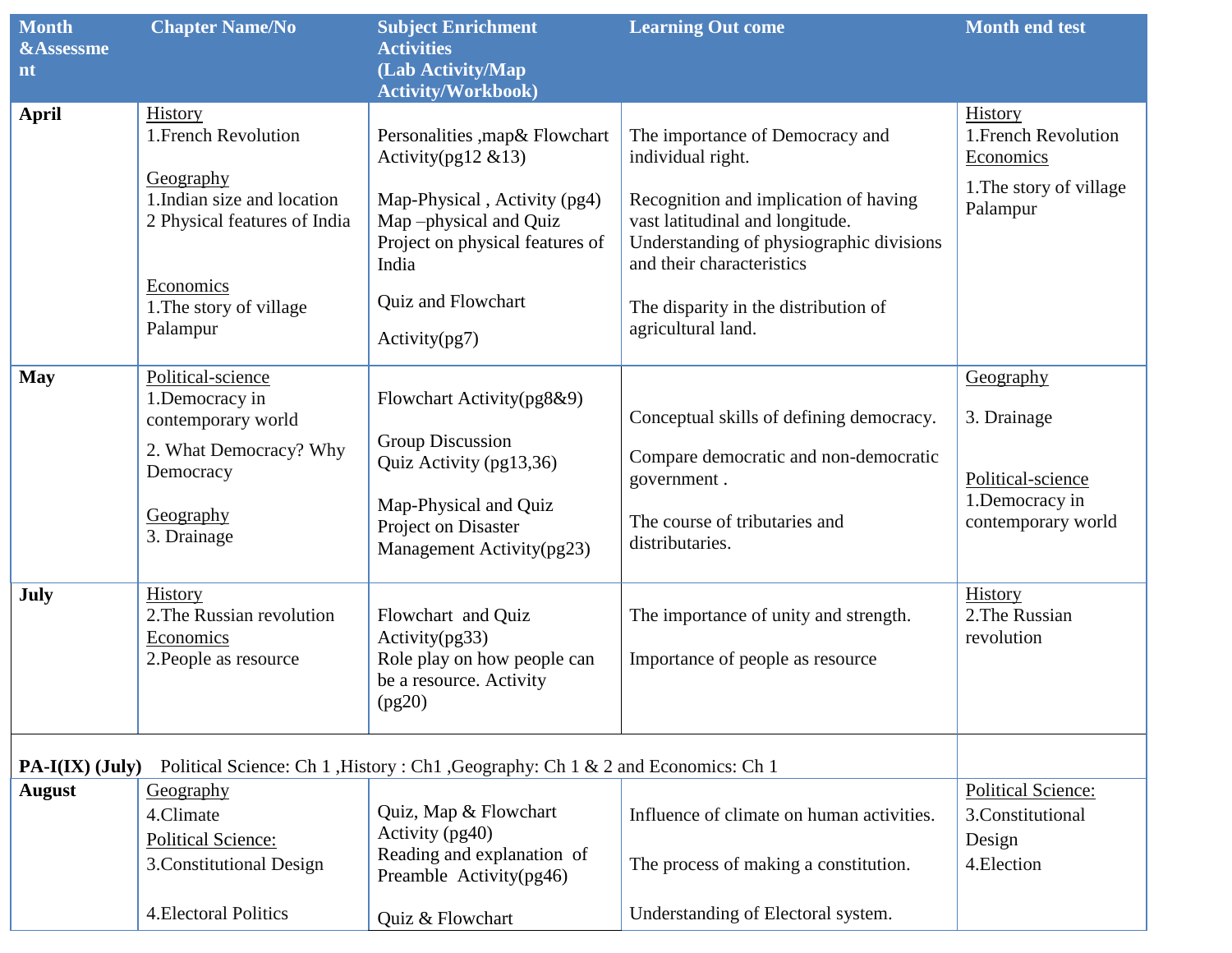|                                                                                                               |                                                                     | Activity (pg63&71)                                                   |                                                                                                              |                                                                |
|---------------------------------------------------------------------------------------------------------------|---------------------------------------------------------------------|----------------------------------------------------------------------|--------------------------------------------------------------------------------------------------------------|----------------------------------------------------------------|
| <b>September</b>                                                                                              | History<br>3. Nazism and rise of Hitler                             | Flow chart and quiz<br>Activity(pg66)                                | The impact of Nazi ideas in shaping the<br>world.                                                            | <b>Revision test</b>                                           |
|                                                                                                               |                                                                     |                                                                      | HY (IX)(September) Political Science: Ch 1,2,3 & 4, Geography: Ch1,2& 3, History: Ch 1 & 2and Economics: Ch1 |                                                                |
| <b>October</b>                                                                                                | <b>Political Science</b><br>5. Working of Institutions<br>Economics | Model and Quiz<br>Activity(pg91)                                     | Overview of government structure.                                                                            | Economics<br>3. Poverty as<br>Challenges                       |
|                                                                                                               | 3. Poverty as Challenges                                            | Flowchart and Quiz<br>Activity (pg33)                                | Problems of Poverty                                                                                          | <b>Political Science</b><br>5. Working of<br>Institutions      |
| <b>November</b>                                                                                               | Geography<br>5. Natural vegetation and<br>wildlife<br>Economic      | Map and Quiz<br>Activity(pg52)                                       | Recognition of natural vegetation and<br>wildlife.                                                           | Geography<br>5. Natural vegetation<br>and wildlife<br>Economic |
|                                                                                                               | 4. Food Security<br><b>Political Science</b>                        | Quiz and Flowchart<br>Activity (pg48)                                | Understanding of Food insecure and need<br>of food security                                                  | 4. Food Security                                               |
|                                                                                                               | 6. Democratic rights                                                | Quiz and Flowchart<br>Activity(pg109)                                | Recognition of democratic rights                                                                             |                                                                |
| <b>December</b>                                                                                               | History<br>4. Forest and Society<br>Geography                       | Map, Quiz & Flowchart<br>Activity(Tour to FRI and<br>report writing) | Change in forest societies under colonial<br>rule.                                                           | <b>Political Science</b><br>6. Democratic rights<br>Geography  |
|                                                                                                               | 6.Population                                                        | Flow chart, Map<br>Activity (pg56&63)                                | Analyze the population growth.                                                                               | 6.Population                                                   |
| <b>PA-2 (IX) (December)</b> Political Science: Ch 5&6, Geography: Ch 4 & 5, History: Ch 4 and Economics: Ch 3 |                                                                     |                                                                      |                                                                                                              |                                                                |
| <b>January</b>                                                                                                |                                                                     |                                                                      |                                                                                                              | Revision                                                       |
| (March)<br>$AE-(IX)$                                                                                          |                                                                     |                                                                      |                                                                                                              |                                                                |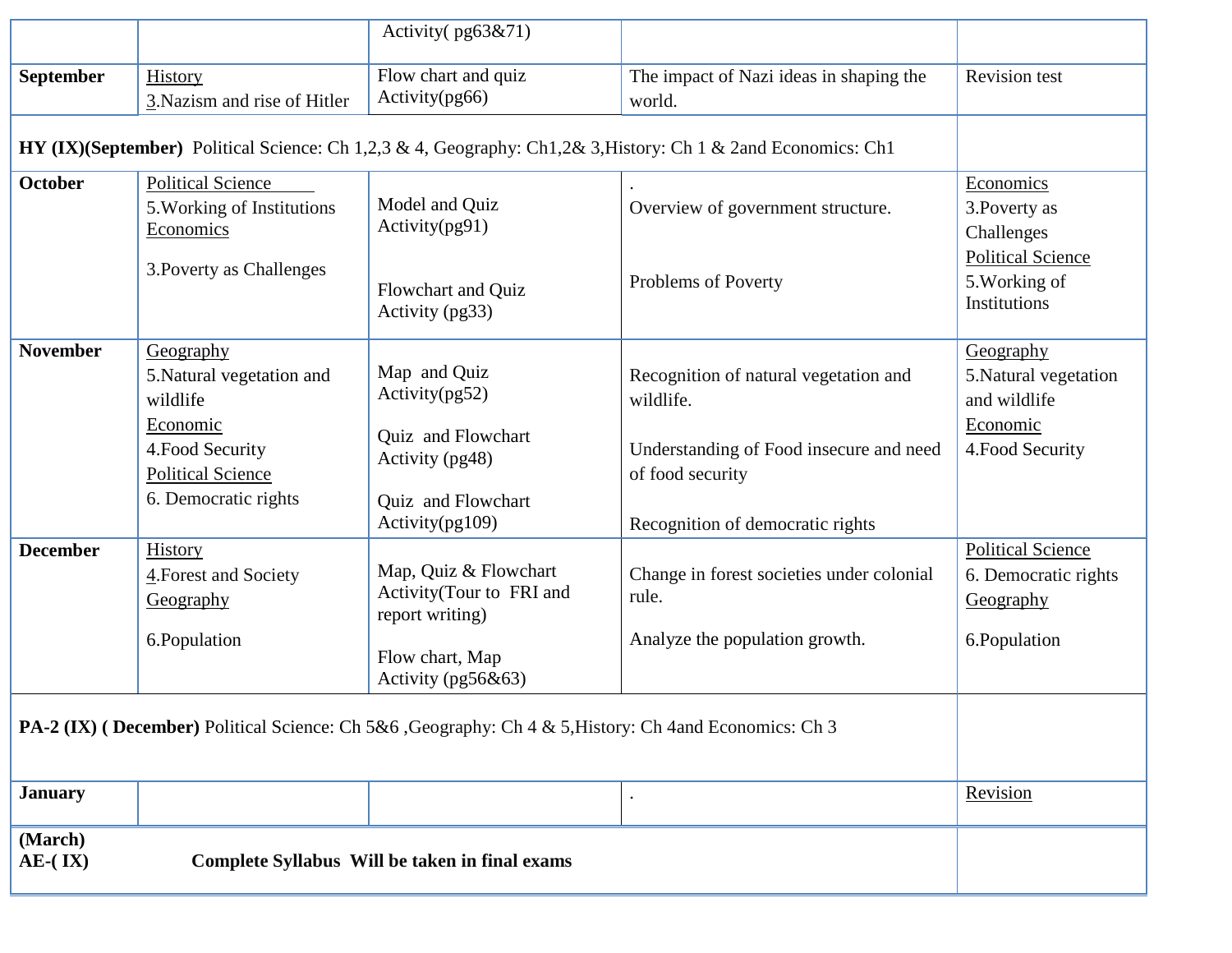### **Syllabus 2018-19**

**Class: \_\_9th\_\_\_\_\_\_\_\_\_ Subject: \_\_\_\_Maths\_\_\_\_\_\_\_\_\_\_\_\_\_\_\_\_**

| <b>Month</b><br><b>&amp;Assessment</b> | <b>Chapter Name/No</b>                                | <b>Subject Enrichment Activities</b><br>(Lab Activity/Map<br><b>Activity/Workbook)</b> | <b>Learning Out come</b>                                                                                                                                                                                                                |
|----------------------------------------|-------------------------------------------------------|----------------------------------------------------------------------------------------|-----------------------------------------------------------------------------------------------------------------------------------------------------------------------------------------------------------------------------------------|
| <b>April</b>                           | 1. NUMBER SYSTEM                                      | 1. LAB ACTIVITY                                                                        | 1. Represent Irrational No. on No. line.<br>2. Insert Rational & Irrational No. between 2 given<br>Rational No.<br>3. Decimal Expansion & visualize decimal No.<br>4. State Properties of Real No.<br>5. Perform operations on Real No. |
|                                        | 2. POLYNOMIALS                                        | 2. LAB ACTIVITY                                                                        | 1. Find Zeros of Polynomial<br>2. Apply Remainder Theorem & Factor theorem<br>3. Factorize using Algebraic Identities & Factor theorem                                                                                                  |
| May                                    | 5. EUCLID GEOMETRY.                                   |                                                                                        | 1. State Euclids Axiom & Postulate<br>2. Verification using Euclids Axiom & Postulate                                                                                                                                                   |
|                                        | 3. COORDINATE GEOM.                                   |                                                                                        | 1. understand Cartesian Plane.<br>2. Read Point, Locate Point on Graph                                                                                                                                                                  |
|                                        | 12. HERONS FORMULA.                                   |                                                                                        | 1. Find area of Triangle using Herons Formula<br>2. Find area of Quad. Using Herons Formula                                                                                                                                             |
| July                                   | <b>6. LINES AND ANGLES</b><br><b>Revision for PA1</b> | 3. MATHS WALK                                                                          | 1. Pair of Angles<br>2. Learn Parallel lines and Transversal properties<br>3. Learn Angle sum Property of Triangle                                                                                                                      |
| <b>PT-1</b>                            | Syllabus covered in April, May and July               |                                                                                        |                                                                                                                                                                                                                                         |
|                                        |                                                       |                                                                                        |                                                                                                                                                                                                                                         |
| <b>August</b>                          | 4. LINEAR EQUA IN 2 VAR.                              | <b>LAB ACTIVITY</b>                                                                    | Find solution of equation in 2 variable                                                                                                                                                                                                 |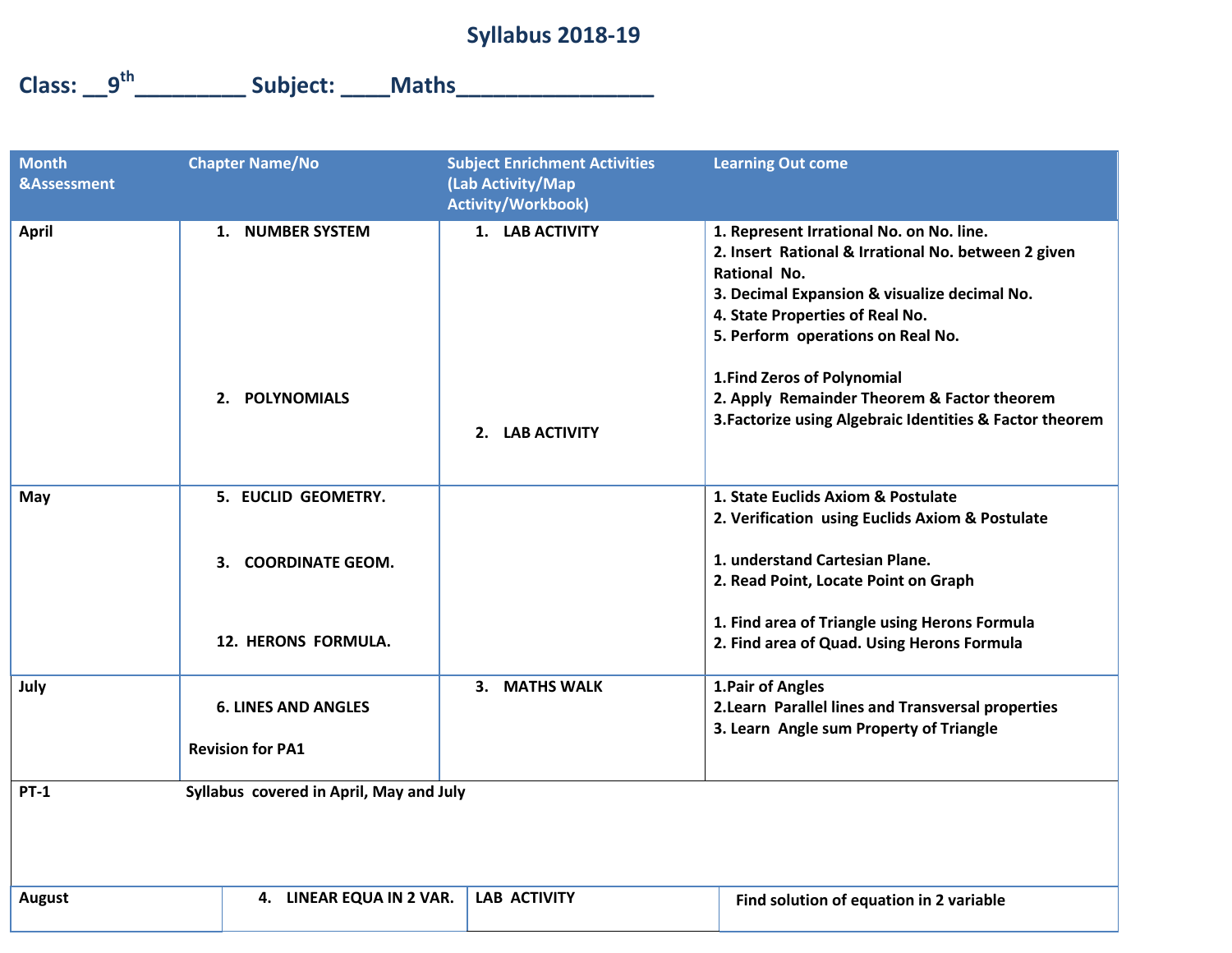|                    | 7. TRIANGLES<br><b>15. PROBABILITY</b>                   |                           | <b>Learn Graphical Representation</b><br>Write Equation of axis and line Parallel to axis<br>Learn congruency in Triangle SAS, ASA, AAS, SSS, RHS<br>Learn Isosceles Property & Apply to solve Problems<br><b>Learn Triangle Inequality Property</b><br><b>Find Probability</b>                                         |
|--------------------|----------------------------------------------------------|---------------------------|-------------------------------------------------------------------------------------------------------------------------------------------------------------------------------------------------------------------------------------------------------------------------------------------------------------------------|
| September          | <b>Revision for half yearly</b><br>commences from 11 sep |                           |                                                                                                                                                                                                                                                                                                                         |
| <b>HALF YEARLY</b> | Syllabus covered from April to September                 |                           |                                                                                                                                                                                                                                                                                                                         |
| October            | 8. QUADRILATERAL                                         | INTERDISCIPLINARY PROJECT | 1 Learn about Quad. & its Properties<br>2 Learn different Kinds of Parallelograms &<br>their Properties<br>3 Square - Rect - Rhombus (Simmilarity &<br>Dissimilarity)                                                                                                                                                   |
|                    | 9. AREA OF II & TRIANGLES                                |                           | 1 Identify Fig on same base & same Parallel<br>2 Solve Problem based on Theorems below<br>Theorems1 : Ilgm on same base & bt/w same Parallel<br>Theorem2: Triangle on same base & bt/w same Paral<br>Theorem3: Ilgm & Triangle on same base & same Par<br>Theorem5: Median divides Triangle in 2 Triangle of eq<br>area |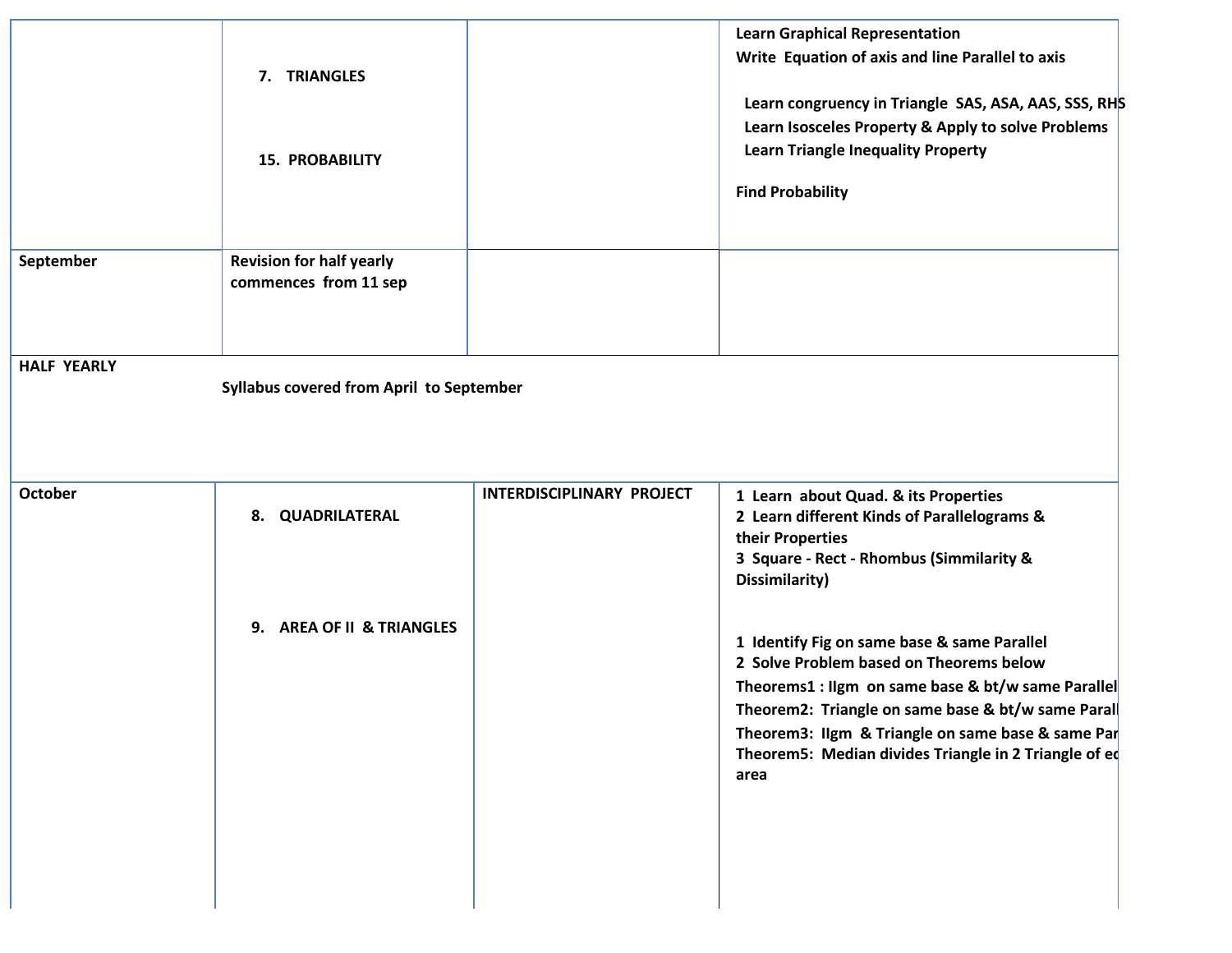| <b>November</b> | 10. CIRCLES                                                                  | <b>LAB ACTIVITY</b> | 1 Basic Terms related to circles<br>2 Solve Problems based on below Theorem<br>Theorem1: Perperndicular from centre bisect chord<br>Theorem2: Equal Chord are Equidistance from centre<br>Theorem3: Equal chord substend equal angle at centre<br>Theorem4: Central Angle is double of Inscribed Angle<br>Theorem5: Angle in same segment are Equal<br>Theorem6: Angle in semicircle is right Angle<br><b>Cyclic Quadrilateral</b><br>Theorem7: opposite angles are supplementary<br>Theorem8: Cyclic Trapezium is Isosceles |
|-----------------|------------------------------------------------------------------------------|---------------------|------------------------------------------------------------------------------------------------------------------------------------------------------------------------------------------------------------------------------------------------------------------------------------------------------------------------------------------------------------------------------------------------------------------------------------------------------------------------------------------------------------------------------|
|                 | <b>11. CONSTRUCTION</b>                                                      |                     | 1 Division of Line segment in equal Parts<br>2 Construction of Triangle: sum of two sides given<br>difference of two sides given<br>Perimeter of triangle given                                                                                                                                                                                                                                                                                                                                                              |
|                 |                                                                              |                     |                                                                                                                                                                                                                                                                                                                                                                                                                                                                                                                              |
| <b>December</b> | <b>13 SURFACE AREA &amp;</b><br><b>VOLUMES</b><br><b>14 STATISTICS(Half)</b> | <b>LAB ACTIVITY</b> | Surface Area of: Cuboid, Cube, Cylinder,<br>Cone, Sphere<br>Volume of: Cuboid, Cube, Cylinder, Cone,<br><b>Sphere</b><br>1 Construct Frequency Distribution Table<br>2 Find Mode For Ungrouped Data                                                                                                                                                                                                                                                                                                                          |
| <b>PT-2</b>     | Syllabus covered in October, November and December                           |                     |                                                                                                                                                                                                                                                                                                                                                                                                                                                                                                                              |
|                 |                                                                              |                     |                                                                                                                                                                                                                                                                                                                                                                                                                                                                                                                              |
| January         | <b>STATISTICS(Half)</b>                                                      |                     | 3 Find Mean for ungrouped Data & Grouped<br>Data<br>4 Find Median for Ungrouped Data                                                                                                                                                                                                                                                                                                                                                                                                                                         |
|                 | <b>Revision</b>                                                              |                     |                                                                                                                                                                                                                                                                                                                                                                                                                                                                                                                              |
|                 |                                                                              |                     |                                                                                                                                                                                                                                                                                                                                                                                                                                                                                                                              |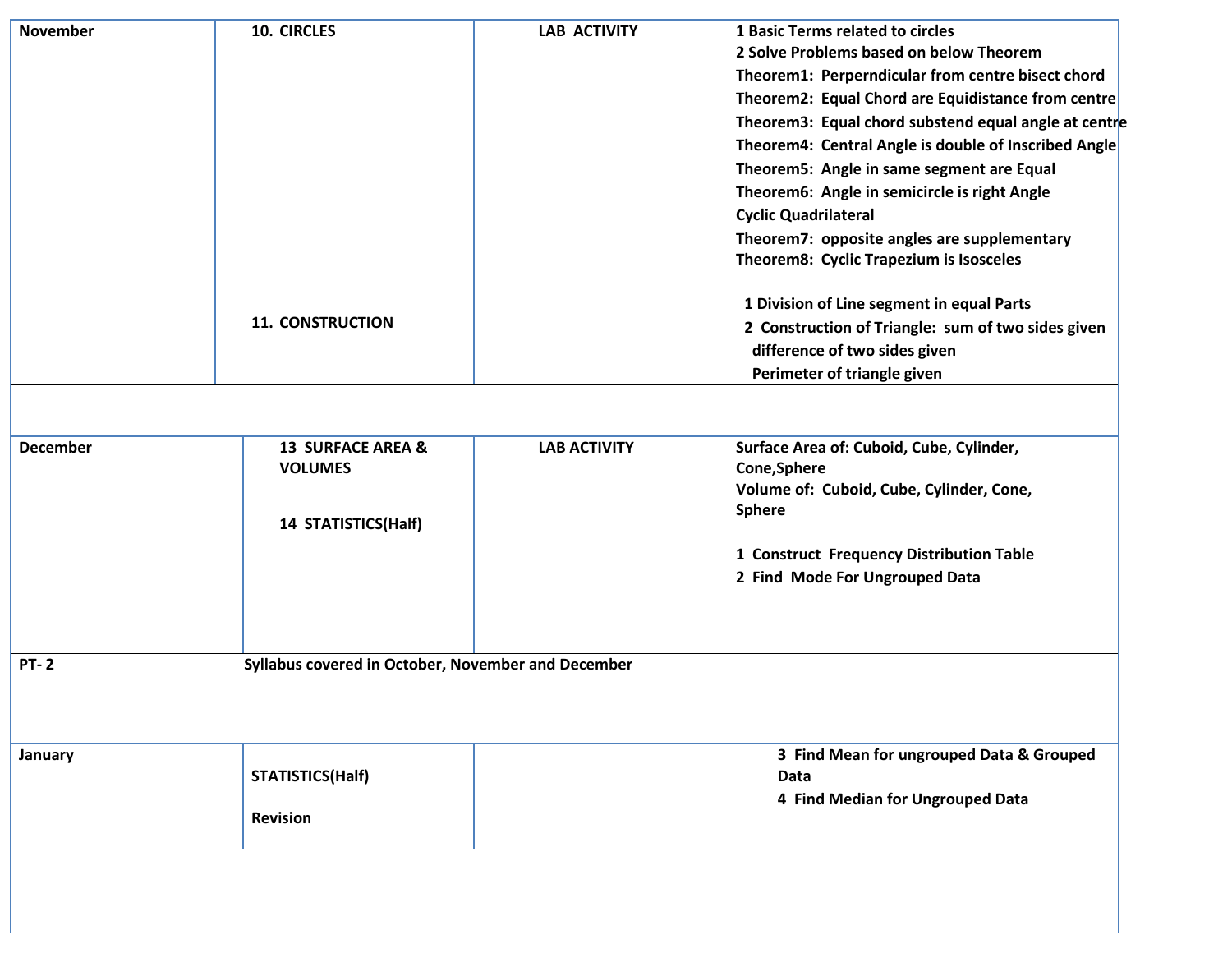| February                           | <b>Revision</b>          |  |  |
|------------------------------------|--------------------------|--|--|
|                                    |                          |  |  |
|                                    |                          |  |  |
|                                    |                          |  |  |
|                                    |                          |  |  |
| <b>March</b><br><b>FINAL EXAM-</b> | <b>COMPLETE SYLLABUS</b> |  |  |
|                                    |                          |  |  |
|                                    |                          |  |  |
|                                    |                          |  |  |

### ENGLISH

# Names of the prescribed books - Beehive (Text book)

# Moments – (Supplementary Reader)

| <b>Month</b><br><b>&amp;Assess</b><br>ment | <b>Chapter Name/No</b>                                                                                                                                                             | <b>Subject Enrichment Activities</b><br>(Lab Activity/Map<br><b>Activity/Workbook)</b>                                                        | <b>Learning Out come</b>                                                                                                                                            |
|--------------------------------------------|------------------------------------------------------------------------------------------------------------------------------------------------------------------------------------|-----------------------------------------------------------------------------------------------------------------------------------------------|---------------------------------------------------------------------------------------------------------------------------------------------------------------------|
| <b>April</b><br><b>PERIODIC 1 30%</b>      | <b>LITERATURE READER</b><br>L 1-The fun they had<br>L 2-The sound of music<br>L 3-The little girl<br><b>POETRY-</b><br>P 1-The road not taken<br>P 2 Wind<br>P 3-Rain on the roof. | <b>GRAMMAR+WRITING +SPEAKING</b><br><b>SKILLS</b><br>Poetic devices<br>Adverbs, Tenses, Beginning with a to-verb,<br>synonyms, Reported verbs | The students will be able to learn:<br><b>Poetic device</b><br><b>Adverbs</b><br><b>Tenses</b><br><b>Synonym</b><br><b>Reported</b><br>The students will learn poem |
|                                            | <b>SUPP.READER</b><br>L1-The lost child<br>L2-The adventures of Toto                                                                                                               | Letter to place an order, Paragraph writing                                                                                                   | appreciation, imagery, poetic devices                                                                                                                               |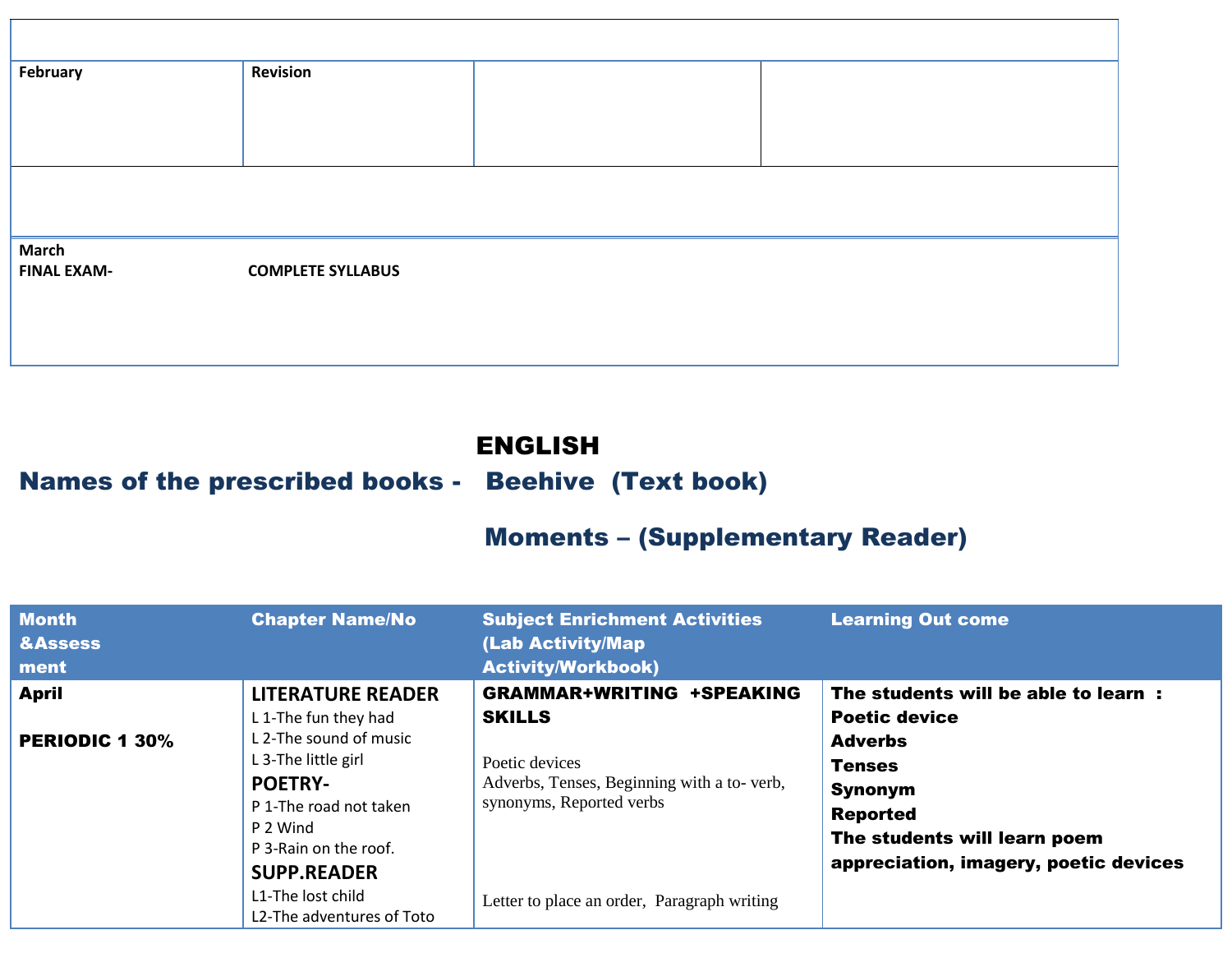| <b>May</b>                                                  | <b>LITERATURE READER</b><br>L 4 - A truly beautiful mind<br>L 5 - The snake and the mirror.<br>L 6-My childhood<br><b>POETRY-</b><br>P 4- The lake isle of Innisfree<br>P 5 A legend of the Northland<br><b>SUPP.READER</b><br>L3-Isawaran the storyteller<br>L4-In the kingdom of fools | Clauses, Reported speech, Phrases, Prefix,<br>Voice, Verb forms, determiners<br>Newspaper Report, story writing                          | The students will be able to learn:<br>The usage of correct verb forms<br><b>Determiners</b><br><b>Clauses</b><br><b>Reported speech</b><br><b>Phrases</b><br><b>Prefix</b><br><b>Voice</b><br>They will be able to write<br><b>Newspaper Report, story writing</b> |
|-------------------------------------------------------------|------------------------------------------------------------------------------------------------------------------------------------------------------------------------------------------------------------------------------------------------------------------------------------------|------------------------------------------------------------------------------------------------------------------------------------------|---------------------------------------------------------------------------------------------------------------------------------------------------------------------------------------------------------------------------------------------------------------------|
| July                                                        | Grammar and revision of PT1                                                                                                                                                                                                                                                              | i)email/formal/informal letters<br>ii) group discussion<br>iii)Report writing<br>iv) editorial letter                                    | The students will be able to learn to<br>write i)diary, email, formal/ informal,<br>letters, description of people.<br>ii) The students will learn poem<br>appreciation, imagery, poetic devices<br>iii) usage of correct verb forms and<br>determiners             |
| $PA-I(VI-X)$<br>/UT-I (XI-XII)<br><b>August</b><br>PD 2 50% | <b>PERIODIC 1</b><br><b>LITERATURE READER</b><br>L 7 - Packing<br><b>POETRY-</b><br>P 6-No men are foreign<br><b>SUPP.READER</b><br>L5 The happy prince                                                                                                                                  | <b>30% OF THE TOTAL SYLLABUS</b><br>Phrases, Proverbs, modals, connectors,<br>editing/omission ,sentence reordering<br>Paragraph writing | The students will be able to understand<br>phrases, proverbs, modals, connectors,<br>editing, omission and sentence<br>reordering.                                                                                                                                  |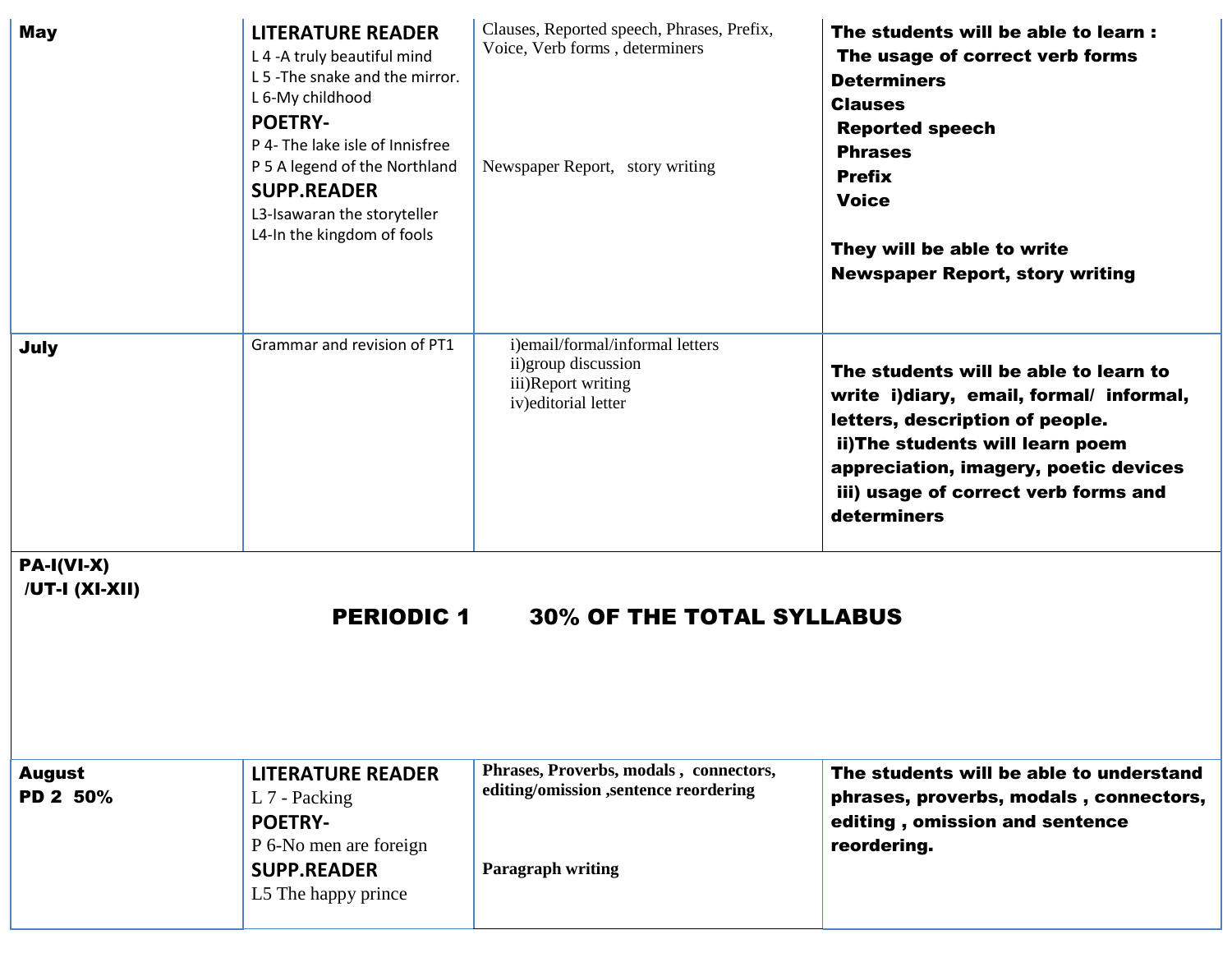| <b>September</b>                        | <b>Revision</b>                                                                                                                                                                                                                              | i)dialogue writing<br>ii)note making<br><b>Radio show</b>                                            | The students will be able to<br>i) participate in GD<br>ii) enact dialogues<br>iii)use poetic devices<br>iv)read and critically analyse<br>v)conduct a radio show     |
|-----------------------------------------|----------------------------------------------------------------------------------------------------------------------------------------------------------------------------------------------------------------------------------------------|------------------------------------------------------------------------------------------------------|-----------------------------------------------------------------------------------------------------------------------------------------------------------------------|
| HY oct<br>$(VI-XII)$                    |                                                                                                                                                                                                                                              | 20% Covered in pd 2+30% of portion covered in pd 1=50% HALF YEARLY                                   |                                                                                                                                                                       |
| <b>October</b><br><b>PERIODIC 3 30%</b> | <b>LITERATURE READER</b><br>L 8-Reach for the top<br>L 9 - The bond of love<br><b>POETRY-</b><br>P 7-The duck and the<br>kangaroo<br>P 8-On killing a tree<br><b>SUPP.READER</b><br>L6-Weathering the storm in<br>Ersama<br>L7-The last leaf | Sentence, Clause, Subject and the verb,<br>Adverbs<br>Prepare a speech<br>Article writing,<br>Debate | The students will be able to understand<br>Sentence, Clause, Subject and the verb<br>, Adverbs<br>They will be able to prepare a speech<br>article writing and debate |
| <b>November</b>                         | <b>LITERATURE READER</b><br>L 10 - Kathmandu<br><b>POETRY-</b><br>P 9-The snake trying<br><b>SUPP.READER</b><br>L8-A house is not a home<br>L9-The accidental tourist                                                                        | Phrasal verb, Suffix, Punctuation, Tense                                                             | The students will be able to know about<br>phrasal verb, suffix, punctuation and<br>tense.                                                                            |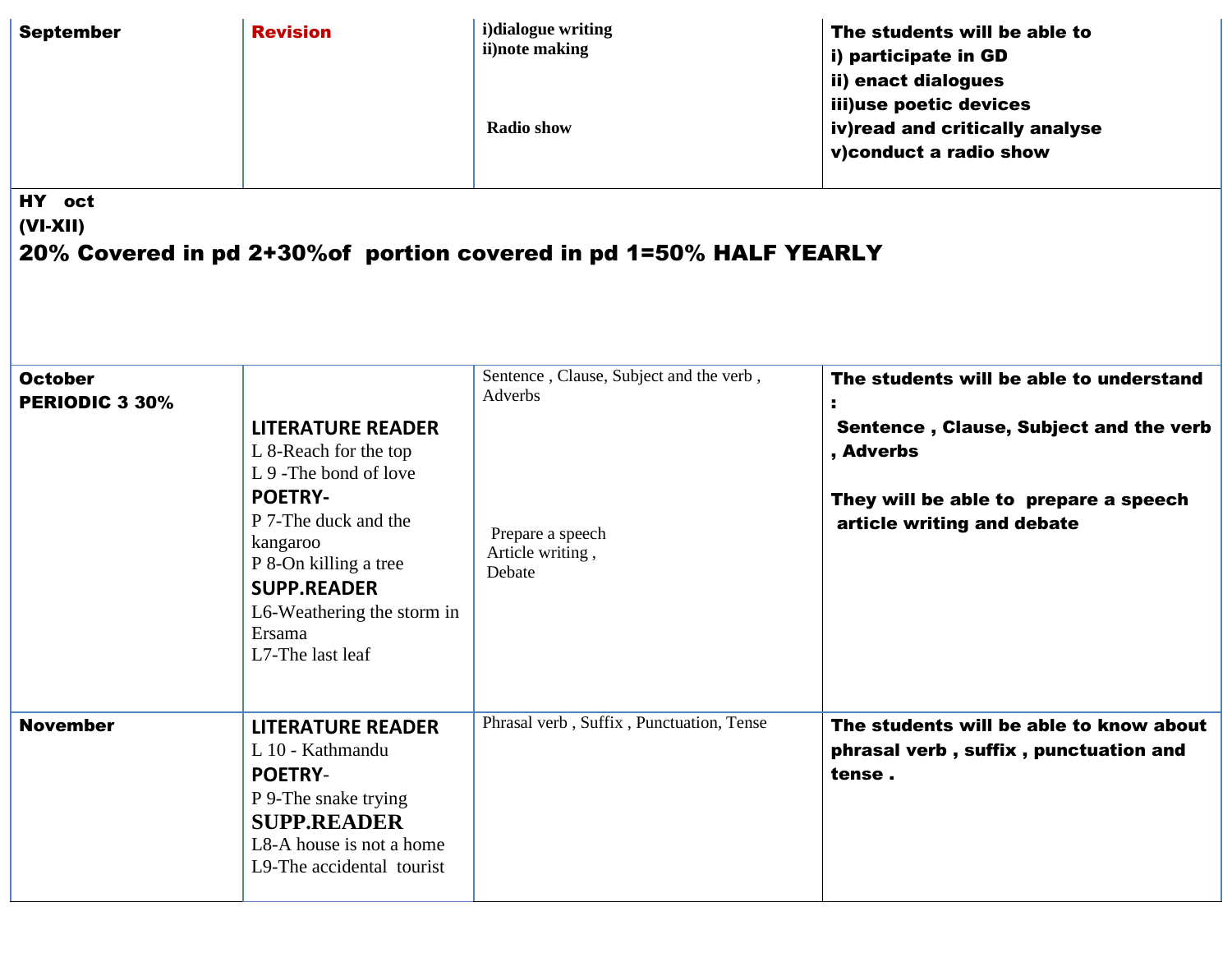| PB-I Class XII                |                                                                                                                                             |                                                                                                                    |                                                                   |
|-------------------------------|---------------------------------------------------------------------------------------------------------------------------------------------|--------------------------------------------------------------------------------------------------------------------|-------------------------------------------------------------------|
| <b>December</b><br>PD 3 30%   | <b>LITERATURE READER</b><br>L 11-If I were you.<br>POETRY-<br>P 10-A slumber did my<br>spirit seal<br><b>SUPP.READER</b><br>L10. The beggar | <b>Figurative Devices</b><br>Paragraph writing<br>SAMPLE PAPERS+ADDITIONAL<br><b>GRAMMAR AND WRITING EXERCISES</b> | The students will be able to practice as<br>per new Board pattern |
| <b>PB-II Class XII</b>        |                                                                                                                                             |                                                                                                                    |                                                                   |
| <b>PA-2</b> (VI-X),/UT-2 (XI) |                                                                                                                                             |                                                                                                                    |                                                                   |
|                               | <b>PERIODIC 3 30% covered after half yearly</b>                                                                                             |                                                                                                                    |                                                                   |
| <b>January</b>                | <b>REVISION</b>                                                                                                                             |                                                                                                                    |                                                                   |
| PB (Class 10)                 |                                                                                                                                             |                                                                                                                    |                                                                   |
| <b>February</b>               | <b>REVISION(SAMPLE</b><br><b>PAPERS)</b>                                                                                                    |                                                                                                                    |                                                                   |
| <b>March</b>                  |                                                                                                                                             |                                                                                                                    |                                                                   |
| AE-(VI-IX) FINALS             | 100% syllabus                                                                                                                               |                                                                                                                    |                                                                   |